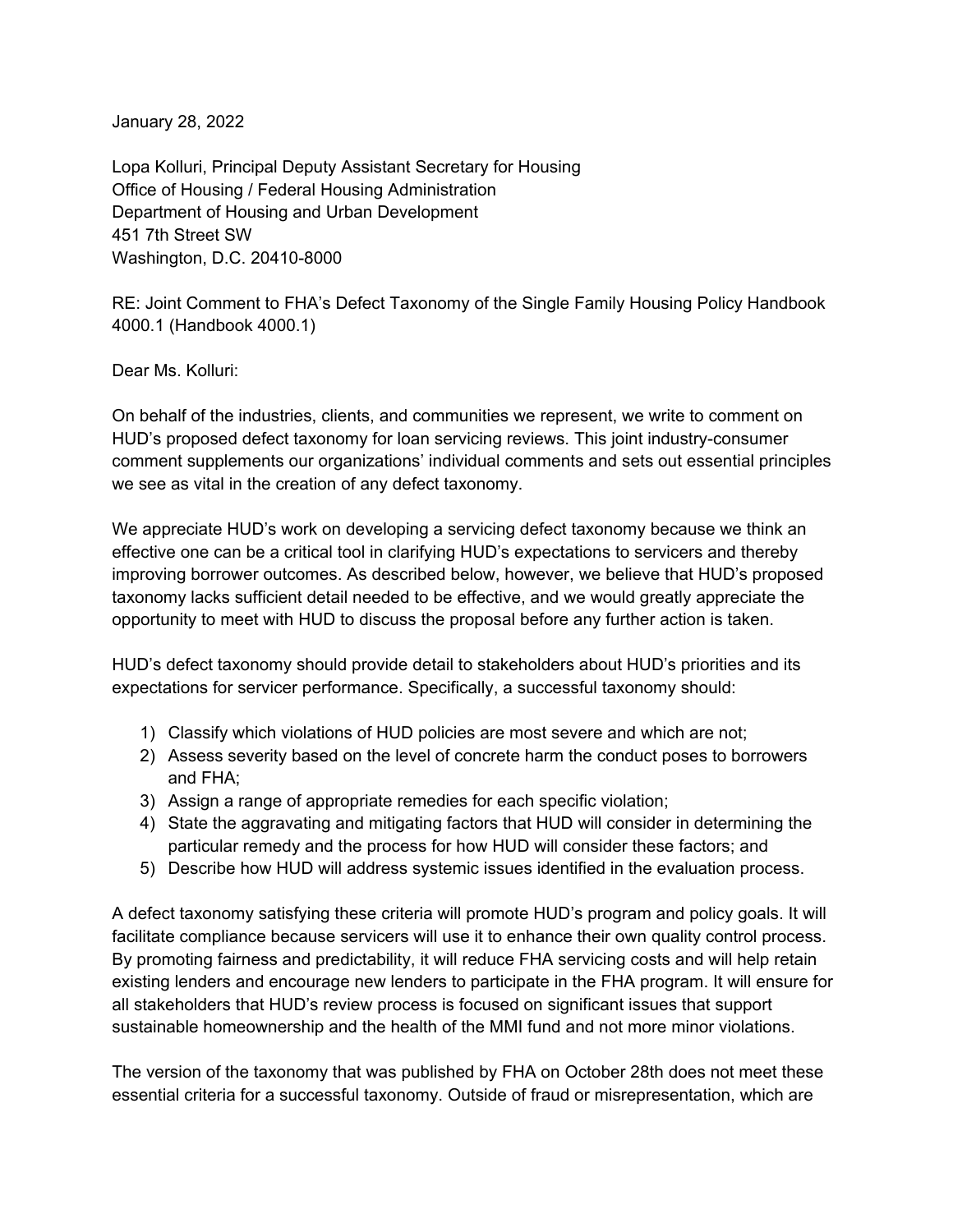specifically addressed, the taxonomy does not provide insight into HUD's servicing policy priorities through the categorization of particular violations by severity. It instead provides broad statements of what conduct is unacceptable without detailing how the agency considers each issue. In addition, in those broad statements, HUD specifically fails to mention borrower harm and only focuses on harm to the property and FHA.

The proposed taxonomy also does not state the range of remedies available for a particular violation. Instead, HUD indicates that all remedies are available for any violation without giving any guidance on how the agency will employ particular remedies. The taxonomy states that a servicer may mitigate a defect finding through documentation; however, because the taxonomy lacks detail on the connection between violations and remedies, the precise role of mitigating and aggravating factors is also unclear. Finally, there is no discussion of how HUD will address systemic defects revealed through the use of the taxonomy.

In addition, the draft taxonomy does not provide detail about how HUD will apply it. It does not state whether reviews will take place post-claim, pre-claim, or under both time frames. HUD also does not define critical terms, such as "defect," "materiality," and "adverse impact."

The proposal appears designed for review of documentation in loan origination files and does not account for important differences between loan origination and servicing functions. Servicers, for example, are engaged in long-term relationships with many thousands of borrowers at one time. A severity assessment must differentiate between those defects that have an ongoing impact on multiple borrowers and those that reflect isolated errors with no material impact on borrowers.

Because HUD's draft defect taxonomy lacks sufficient criteria for it to be successful, HUD should not finalize it and should instead further engage with stakeholders in connection with developing a more detailed draft. We request that HUD meet with us, collectively or individually, so that we can better understand HUD's proposal and the policy goals that HUD seeks to achieve. This meeting would clarify a number of specific questions that we have regarding the structure of HUD's oversight of FHA servicers. Through an engagement process, stakeholders can discuss with HUD recommendations for how it should prioritize violations and assess remedies and HUD can incorporate feedback in creating a more detailed and comprehensive taxonomy.

We look forward to further dialogue regarding the taxonomy, and we appreciate the opportunity to comment on the draft.

Sincerely,

American Bankers Association Americans for Financial Reform Education Fund Center for Responsible Lending Consumer Action